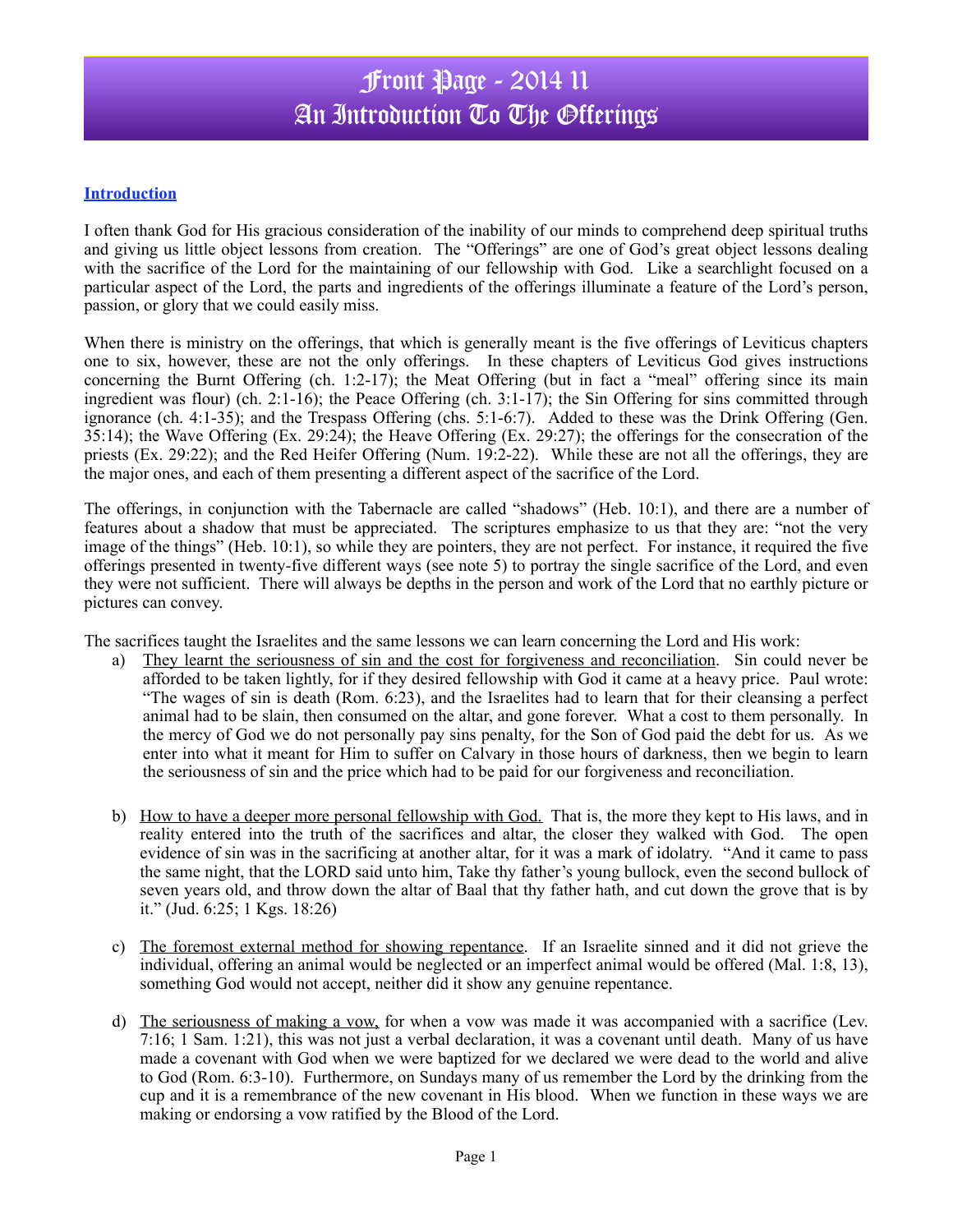# Front Page - 2014 11 An Introduction To The Offerings

- e) A lovely way to show their gratitude to God (2 Chron. 29:31; 33:16)
- f) How to approach God and have acceptability with Him (Lev. 1:2-4)
- g) The centrality and relevance of the altar in every aspect of life, ceremonial, family, or national life revolved around the altar.
- h) When it came to approaching or maintaining fellowship with God what they thought was irrelevant, for the commands were from the God of Sinai. (Lev. 7:38; 8:21; 9:7)
- i) The distinctiveness and the glory of God, He was far removed from them and there was no place for casualness when speaking to, (He is the Lord) or functioning for Him (Lev. 10:1-2)

#### **The Background of The People Who Offered The Sacrifices**

I am aware that at times it is taught that the offerings foreshadowed the Lord and His suffering for the sinner for salvation. This is not the interpretation but an application. The Israelites were a people already redeemed by the shedding of blood (Ex. 12:7, 13, 22), and delivered by the power of God as the Man of war (Ex. 14:17, 24-31). Thus, they prefigured we who are redeemed and delivered from the power of sin and Satan (Gal. 3:13; 1 Pet. 1:18; Rom. 7:6; Col. 1:13; 1 Thess. 1:10). After their redemption and deliverance they began their wilderness journey and were separated from the influences of Egypt intellectually, ceremoniously, emotionally, spiritually, and brought into a covenant relationship with God (Ex. 19:4-8). Having ratified the covenant (Heb. 9:19) and provided a dwelling place for God (Ex. 27:1-40:38), the Lord commanded them how to approach and maintain fellowship with Him (Lev. 1-6).

#### **The Creatures Or Materials Used For The Various Offerings**

When it came to the offerings of the Lord foreshadowing the person and sacrifice of the Lord, God is very jealous that there is no inference of casualness, or man's ideas injected into them. All had to be done according to His commands and were never to be copied from the nations around them. Had the sacrifice not been according to God's commands, it would not have been accepted? It was He who determined the sort of animal, whither it was male, female, or optional; how much of an ingredient was optional; or if it was dependent on the size of the priest's hand (Lev. 2:2). The sacrifices, that is the types of sacrifice were divinely chosen sacrifices, declaring how man could approach Him.

| <b>Offerings</b> | <b>These Offerings Could Be</b>                                                                                                                                                                                                             |
|------------------|---------------------------------------------------------------------------------------------------------------------------------------------------------------------------------------------------------------------------------------------|
| Burnt Offering   | A bull (Lev. 1:5); sheep or goat (Lev. 1:10); turtledove or pigeon (Lev.<br>1:14)                                                                                                                                                           |
| Meal Offering    | Raw ingredients of flour frankineense oil salt (Lev. 2:1, 13); cakes<br>baked in an oven, griddle, or frying pan (Lev. 2:4-7); wafers baked in<br>an oven (Lev. 2:4); or green ears of corn dried by the fire and beaten<br>out (Lev. 2:14) |
| Peace Offering   | A bull or heifer (Lev. 3:1); a lamb, male or female (Lev. 3:6); a goat,<br>male or female (Lev. $3:6$ )                                                                                                                                     |

### **God Specified The Sort of Offering**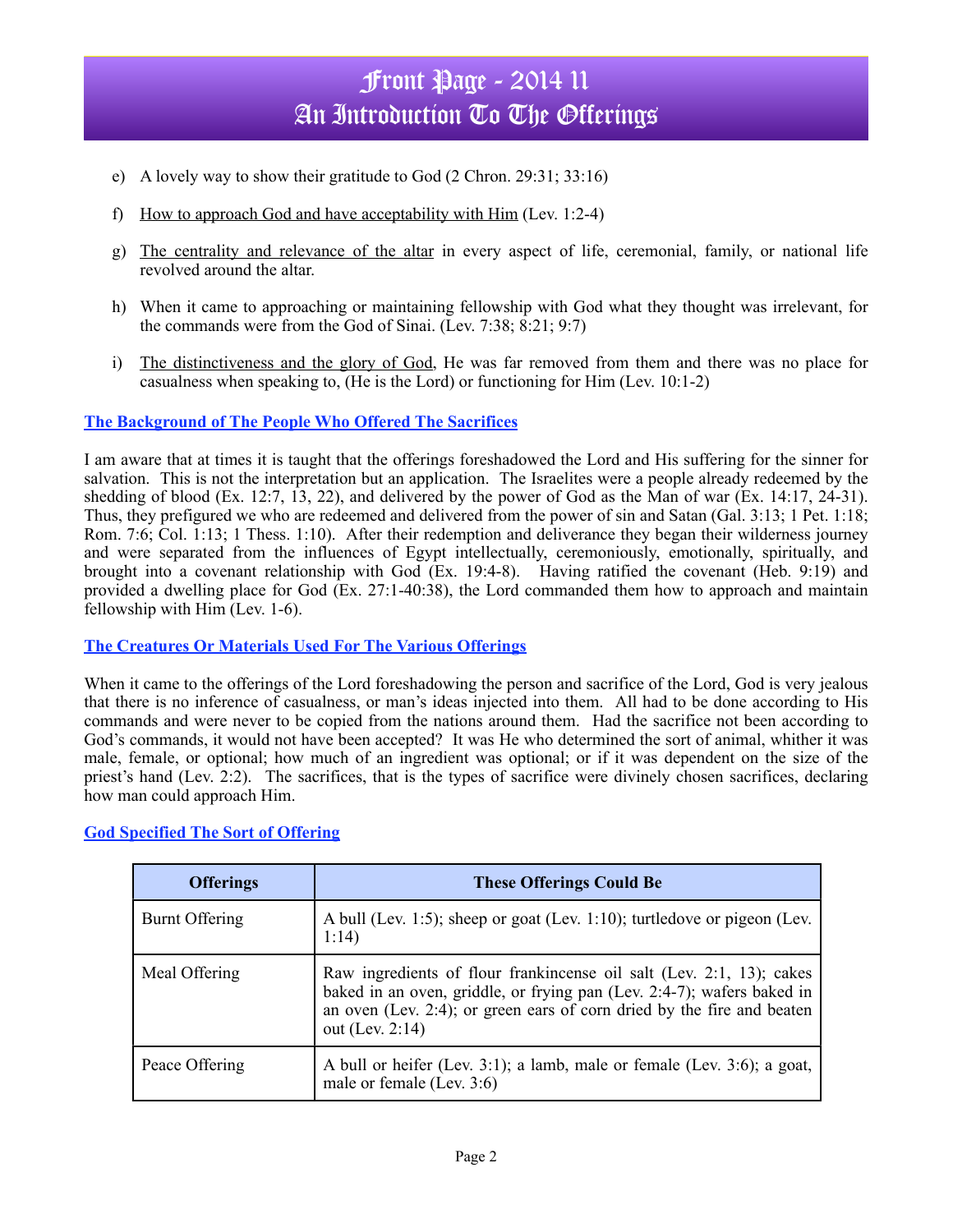# Front Page - 2014 11 An Introduction To The Offerings

| <b>Offerings</b>                      | <b>These Offerings Could Be</b>                                                                                                                                                                            |
|---------------------------------------|------------------------------------------------------------------------------------------------------------------------------------------------------------------------------------------------------------|
| Sin Offering                          | A bull (Lev. 4:3); a male kid of the goats $(v.23)$ ; a female kid of the<br>goats, a female lamb (v.32)                                                                                                   |
| Trespass Offering                     | A female lamb or kid of the goats (Lev. 5:6); turtledoves or pigeons<br>(Lev. 5:7); $1/10$ part of an ephah of fine flour (Lev. 5:11); a ram (Lev.<br>5:15); plus $1/5$ th for the damage done (Lev. 5:16) |
| Drink Offering                        | 1/4th, $1/3$ <sup>rd</sup> , $1/2$ of a hin of oil or wine (Num. 15:4-5; 28:14); $1/6$ <sup>th</sup><br>(Ezek. 4:11)                                                                                       |
| Red Heifer                            | It could only be a heifer (Num. 19:2)                                                                                                                                                                      |
| Consecration of the<br><b>Priests</b> | A ram (Ex. 29:22)                                                                                                                                                                                          |
| Wood Offering                         | Neh. 10:34; 13:31                                                                                                                                                                                          |
| Thank Offering                        | 2 Chron. 29:31                                                                                                                                                                                             |

It will be observed that some required an animal being killed and was therefore a blood offering, and with others there was no slaying, as in the drink or meal offerings.

There was a moral obligation on the individual to offer a sacrifice according to their ability. It would have been morally wrong for an individual who was very wealthy, with much livestock, to offer turtledoves, and just as wrong to expect a poor person to offer a goat. God is very understanding, therefore, pigeons were used by people who could not afford the more expensive animals (Lev. 5:7; 12:8) and to serve as lesser sin offerings. Both male and female cattle could be offered (Lev. 3:1-6), but among the sheep and goats special prominence was given to the male animal (Ex. 12:5; Lev. 1:10). The animal had to be at least eight days old (Lev. 22:27; Ex. 22:30), although sheep and goats were usually offered when a year old (Ex. 29:38; Lev. 9:3), and the heifer Abraham offered was three years old (Gen. 15:9).

### **The Restrictions On The Offerings**

- 1) God was just as particular about what could be offered as He was about what could not be offered or put on the altar. In reviewing the negatives of the sacrifices God was emphatic that there was to be no blemish in the sacrifice. Each sacrifice had not only to be from the clean animals, but they had to be without spot, blemish, ill blemish (Deut. 15:21), or ever have borne a yoke (Num. 19:2); and if a bird its crop and feathers were taken off and cast aside (Lev. 1:16). If it was a meal offering it had to be without honey or leaven (Lev. 2:11). God will not tolerate any tint of apparent moral inferiority in Christ. He did no sin (1 Pet. 2:22); He knew no sin (2 Cor. 5:21); He is without sin (Heb. 4:15); and in Him is no sin (1 Jn. 3:5). The Lord was holy in His birth (Lk. 1:35); in death (Acts 2:27); and in glorification (Heb. 7:26). God's love for His Son will not tolerate any erroneous inference toward Him.
- 2) Do not leave the fat of any sacrifice until the morning. (Ex. 23:18)
- 3) Do not boil (seethe) a kid sacrifice in his mother's milk (Ex. 23:19; 34:26; Deut. 14:21). This could refer to a superstitious harvest custom in which a kid boiled in its mother's milk was used to propitiate gods and sprinkled on crops as a charm to increase production the coming year.